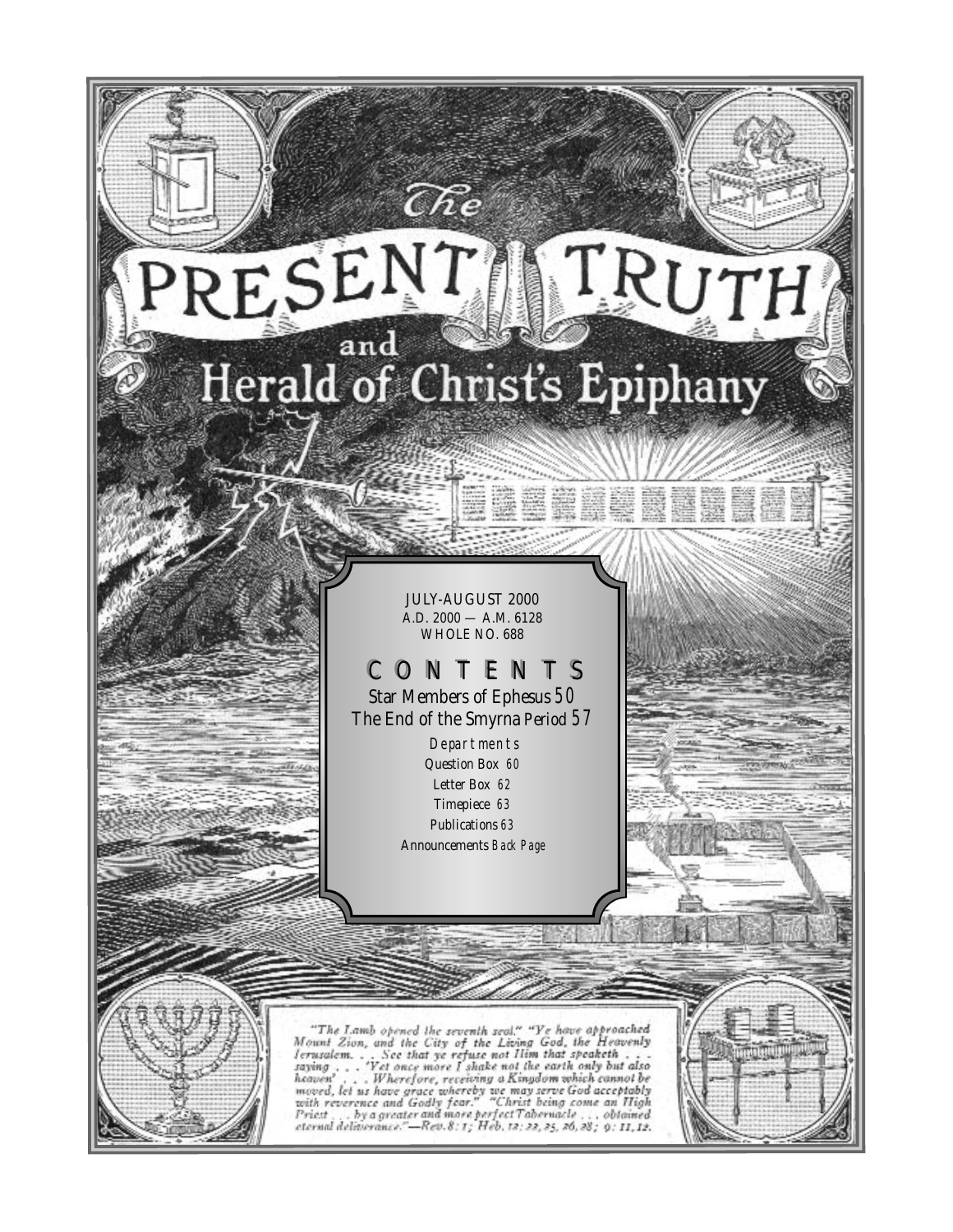# Star Members of Ephesus

## (33–69 A.D.)

THIS ARTICLE continues our series on the Star Members begun in the September-October, 1999 issue. This installment begins what we expect will be a somewhat detailed examination of each of the 49 Star Members identified in that issue.

The Ephesus period of the Church contained 12 of the Star Members, all of whom were the Apostles. The following sets forth a condensed biography of each, beginning with the Principal Man for the period, St. Paul. Sidebars contain supplementary information. Of some, more details are available than of others. Where available we have appended some references for further study.

## **Paul (***c.* **1 – A.D. 65)**

The Apostle who became the principal man of the Ephesus stage of the Church was first known as Saul. A native of Tarsus, Saul was of pure Jewish descent, of the tribe of Benjamin, the youngest son of Jacob. Of Benjamin it was prophesied: "[He] shall ravin as a wolf: in the morning he shall devour the prey, and at night he shall divide the spoil" (Gen. 49: 27). The early Church writer, Tertullian (*c.* 145-220) observed



this prophecy accomplished in Paul, who in his youth destroyed the flock of God, but in his advancing years fed the flock, dividing the spoil.

As Saul the Pharisee (Phil. 3: 5), learned in every aspect of the Jewish Law and zealous in its defense, he "made havock" of the early Church, casting many saints into prison and consenting to their death, being exceedingly hostile toward them (Acts 8: 3; 26: 9-11).

The revolution in his life which followed his encounter with the risen Lord Jesus on the Damascus road meant the overturning of all his preconceptions concerning the new "heresy" he had worked to defeat.

The Apostle Paul does not reveal earlier misgivings, though in the Divine providence he may perhaps have been disturbed in mind while witnessing the faith, sincerity and constancy of the believers amid their sufferings. The Lord evidently knew the due time had come for the calling of this last Apostle — the one who was to take the place of the betrayer, Judas Iscariot. Paul relates the commission he was given in Acts 26: 14-18:

I heard a voice speaking unto me, and saying in the Hebrew tongue, Saul, Saul, why persecutest thou me? it is hard for thee to kick against the pricks.

And I said, Who art thou, Lord? And he said, I am Jesus whom thou persecutest.

But rise, and stand upon thy feet: for I have appeared unto thee for this purpose, to make thee a minister and a witness both of these things which thou hast seen, and of those things in the which I will appear unto thee;

Delivering thee from the people, and from the Gentiles, unto whom now I send thee,

To open their eyes, and to turn them from darkness to light, and from the power of Satan unto God, that they may receive forgiveness of sins, and inheritance among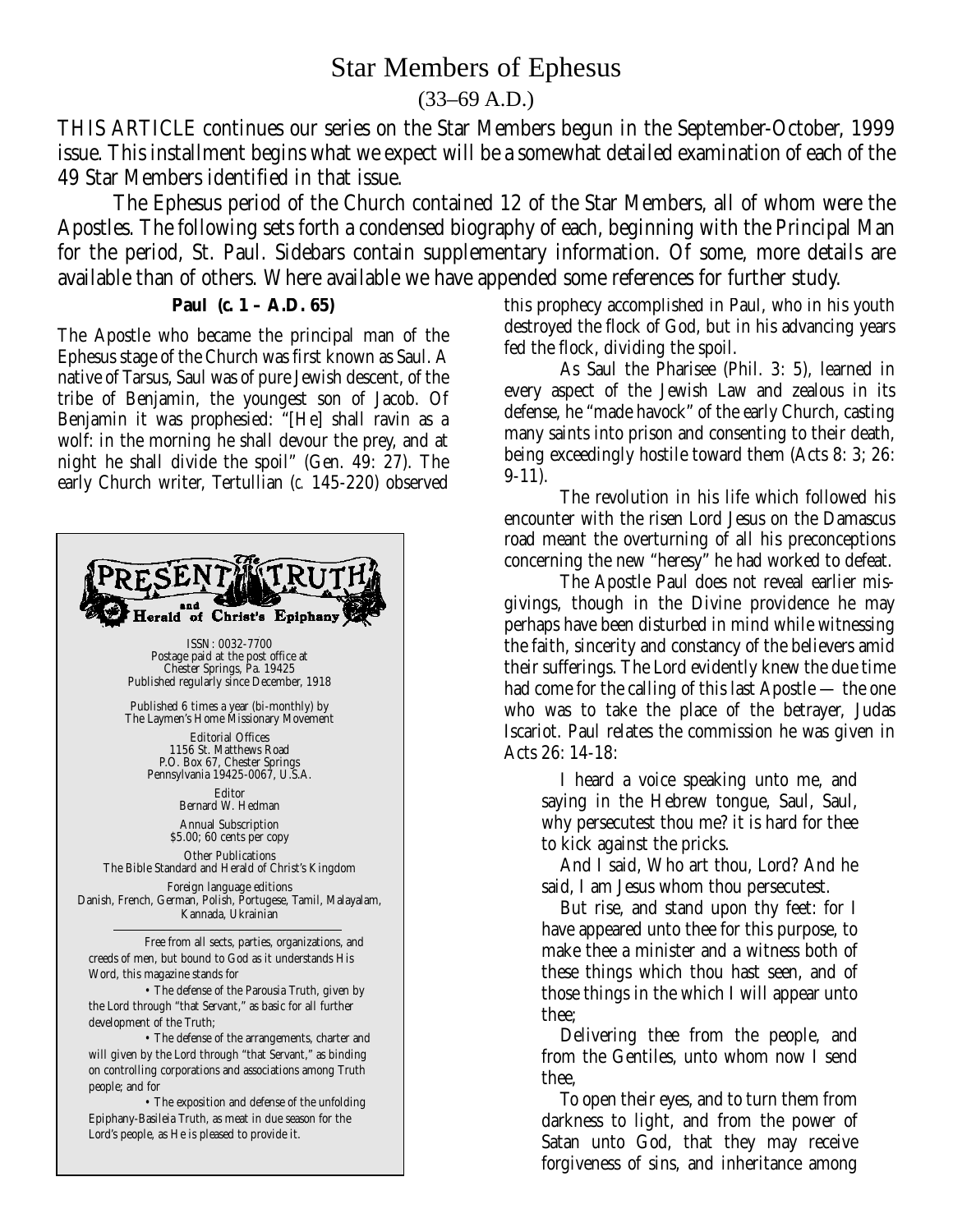them which are sanctified by faith that is in me.

Jesus thus added to the number of His chosen Apostles one whom He knew would be able, more than all the others, to bring to the world the glorious Gospel of the Kingdom. The passionate zeal that had fired his enmity now burned for Christ, shedding such a light from the Word of God as would awake multitudes and warm them to His love, mercy and truth.

Henceforth Paul's labors for Christ would bring him great sufferings (2 Cor. 11: 23-30):

. . . in stripes above measure, in prisons more frequent, in deaths oft. Of the Jews five times received I forty stripes save one. Thrice was I beaten with rods, once was I stoned, thrice I suffered shipwreck, a night and a day I have been in the deep . . . . In weariness and painfulness, in watchings often, in hunger and thirst, in fastings often, in cold and nakedness. . . . If I must needs glory, I will glory of the things which concern mine infirmities.

Through all of his sufferings Paul proclaims, "yet not I, but the grace of God which was with me" (1 Cor. 15: 10). Remarkably, in enduring persecution the Apostle rejoiced to be counted in with those who had formerly been his victims.

Paul's natural mental endowments were of the highest order. He possessed great breadth of vision, extraordinary reasoning powers, and the ability to express his thoughts in forcible and fitting words. Added to these qualities was the influence of the holy Spirit, which inspired his writings and, in harmony with his commission, gave them the status of oracles of God. The Apostle Peter, also under inspiration, refers to Paul's epistles as Scripture in the same sense as the Old Testament writings (2 Pet. 3: 15, 16). When his earthly course was nearly complete, Paul had the assurance that he had fought a good fight and kept the faith. "Henceforth," he writes, "there is laid up for me a crown of righteousness, which the Lord, the righteous judge, shall give me at that day: and not to me only, but unto all them also that love his appearing" (2 Tim. 4: 7, 8).

#### **References**

E6: 172, 207-210 E9: 47, 52 E12: 74, 75, 367, 598, 599, 659-662 P'41: 194 P'45: 127

# **Two heads were better than one . . .** The Apostles were sent out in pairs (Mark 6:7).

Jesus, having selected the individuals He wanted, likely selected the pairing of them, too, the personality of one complementing that of the other. **The Pairs (based on Matt. 10: 1-4 ; comp.**

1 **Mark 3: 13-19)** Peter: bold, impetuous Andrew: careful, cautious

James: the older natural brot<br>John: young, impressionable James: the older natural brother of the pair

 $ick$ Philip: analytical Bartholomew (Nathaniel): quick, decisive

iom<br>atth Thomas:a skeptic Matthew:a man of faith

James (the Less): a faith-filled "doe<br>Jude: a man of study and doctrine James (the Less): a faith-filled "doer"

6 Simon the Zealot: enthusiastic, independent Judas Iscariot: conservative, economical

Some useful texts:

1 Tim 2: 7; Rom. 1: 1, 5; 1 Cor. 9: 1, 2; 15: 9 ordained an Apostle Rom. 11: 13 — Apostle of Gentiles 2 Cor. 11: 5; 12:  $11 -$  not behind chiefest apostle Acts 23: 6; 26: 5; Phil. 3: 5 — a Pharisee

## **Peter (***c.* **1 B.C. – A.D. 67)**

Possibly the oldest of the apostles, Peter was the son of Jonas, or Jona (John 21: 15). His given name was Simon, or Simeon, and he is frequently called by this name in Scripture (Matt. 4: 18). He lived at Capernaum with his wife and his mother-in-law. Along with his father and his brother Andrew he was a fisherman on the Sea of Galilee. It is probable that, like Andrew, he was a disciple of John the Baptist (John 1: 35-41).

On receiving him as His disciple, Jesus bestowed on Simon the name by which he is now universally known: "Thou art Simon the son of Jona: thou shalt be called Cephas, which is by interpretation, A stone" (John 1: 42). Cephas is the Hebrew form of Peter (Greek *petros,* a rock or stone); our Lord here indicated His expectation of a great development in the character of this disciple. A reaffirmation of this thought was made some time later, when Peter had for the first time expressed his conviction that Jesus was indeed the promised Messiah (Matt. 16: 17, 18):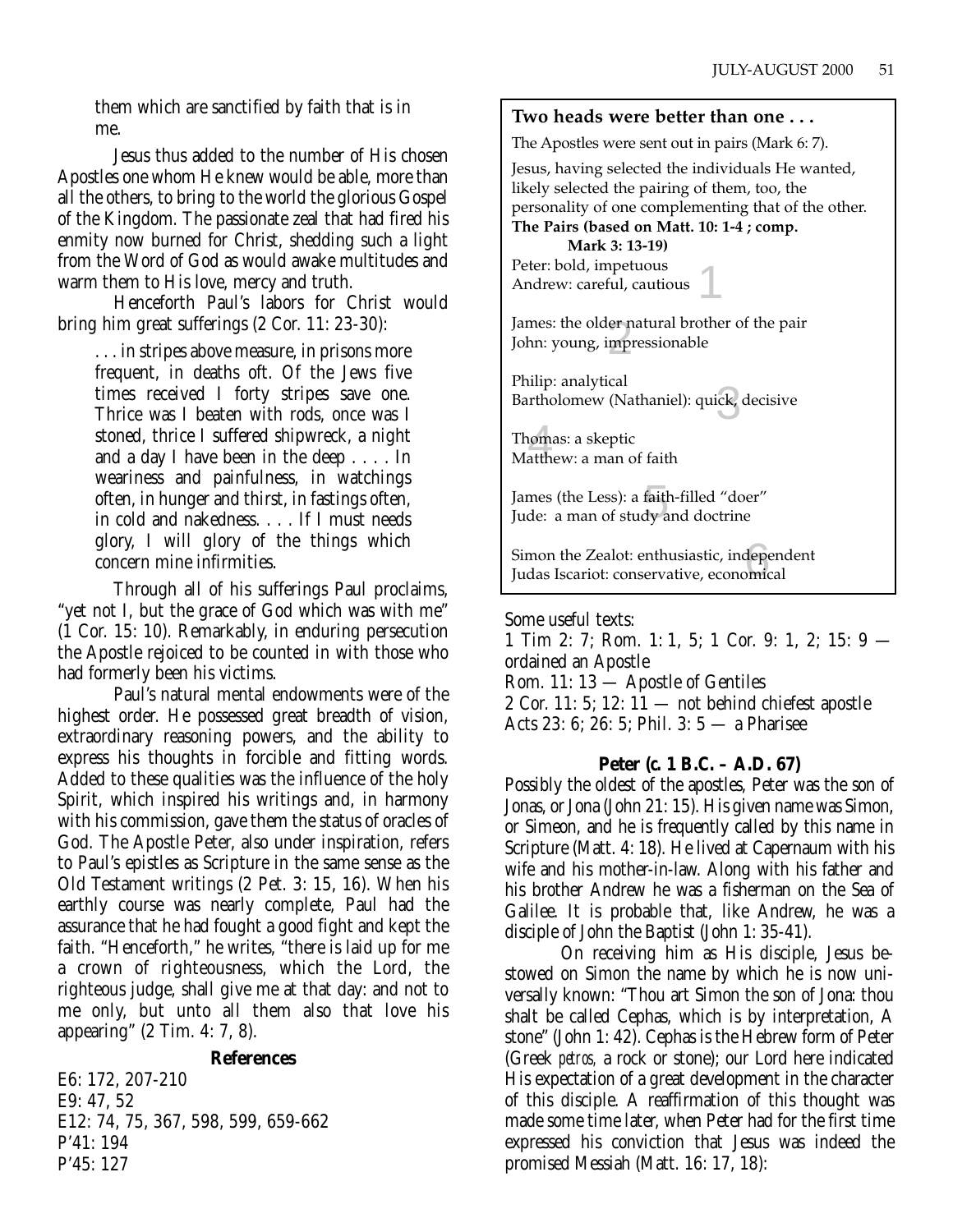Blessed art thou, Simon Bar-jona: for flesh and blood hath not revealed it unto thee, but my Father which is in heaven. And I say also unto thee, That thou art Peter, and upon this rock I will build my church; and the gates of hell shall not prevail against it.

A foundation truth, rock-like in nature, had been entrusted to the disciple whose impulsive and volatile character was in time so transformed as to make him a "living stone" in the glorious Temple of the future, as he himself afterward explained (1 Pet. 2: 3-5).

In promising to him the keys of the Kingdom of Heaven, Jesus indicated that it would be Peter's particular privilege to preach the Word: (1) to Jews for example, at Pentecost, thus opening an entrance for them into the embryo Kingdom (Acts 2: 14-41); and (2) to Gentiles — for example, at the home of Cornelius, inviting these, too, into that same Kingdom (Acts 10).

His sometimes over-ardent zeal, as when he asked that not only his feet be washed, but also his hands and head, his positive avowal of attachment to his Master, and his rash but affectionate rebuke of Jesus for speaking of the suffering and death awaiting Him, bespeaks a loving and passionate nature (John 13: 2-9; 18: 10, 11; Matt. 16: 21-23). This nature, when transformed and refined by the influence of the holy Spirit, would make him a mighty servant of God in ministering to the world the light of the glorious Gospel of the Kingdom.

Peter was one of the greatest light-bearers that has ever lived, a bright member of the Star to the Ephesus stage of the Church, whose ministry continued through the centuries and illuminates the path of the just even today.

The words of Jesus as recorded in John 21: 18, 19 seem to indicate that Peter would suffer a violent death. Tradition holds that he was martyred at the age of about 67, crucified upside down.

## **References**

E6: 486 E8: 147 E13: 809-811 E17: 92, 93 Expanded Biblical Comments

## **Andrew (? – ?)**

Andrew was a resident of Bethsaida on the shores of Lake Galilee, a son of Jona, brother to Simon Peter, and like them followed the occupation of fisherman. His name is of Greek origin but was in use among the Jews at that time. He was first a disciple of John the Baptist, who had lately been preaching the baptism of repentance at Bethabara beyond the Jordan, and was led to accept Jesus as the Messiah when John expressly pointed him out as "The Lamb of God" (John 1: 36).

Andrew's first care was to bring to the Master his brother Simon, and subsequently both were called by Jesus to follow Him and participate in the work of preaching the Kingdom of God, becoming "fishers of men" (Mark 1: 16-18). (Comparing this account with John 1: 40-43 it is apparent that both Peter and Andrew, at least, had already met Jesus but had not yet been called — compare with Matt. 4: 18-20 and Luke 5: 1-11.)

Little of Andrew is related in the Scriptures. He is mentioned in connection with the feeding of the 5,000 (John 6: 8); he was the one approached by certain Greeks — Jewish proselytes at Jerusalem for the Passover asking to meet Jesus (John 12: 20-22); and he joined Simon, James, and John, in asking Jesus for a further explanation of His reference to the destruction of the temple (Mark 13: 3).

Of his subsequent personal history there is no authentic record. Tradition places his later ministry in Scythia, Greece and Thrace, and he is said to have suffered crucifixion in Achaia, about 60 – 70 A.D., on a cross of the type X, later known as "St. Andrew's cross." He is patron saint of both Scotland and Russia.

That he shared fully in the labors of the other Apostles in the preaching of the Kingdom, received the outpouring of the holy Spirit at Pentecost and helped in the founding, teaching and upbuilding of the entire Church, there can be no doubt. Having thus carried the light of God's Truth to the world, Andrew will surely sit on one of the 12 thrones, judging one of the 12 figurative tribes of Israel to their eternal blessing (Matt. 19: 27, 28).

## **James (? –** *c.* **A.D. 44)**

James the son of Zebedee and Salome, brother of John, is sometimes called James the Great by way of distinction from another Apostle James, son of Alphaeus (sometimes referred to as James the Less). His occupation, in the family tradition, was that of fisherman, and possibly a partnership with the family of Jona existed, so that a firm association was established between the two sons of each family before they became followers of Jesus. Like the others, James unhesitatingly responded to His invitation to be a "fisher of men" (Matt. 4: 18-22; Luke 5: 10).

James was one of the privileged three who shared some of the more intimate moments of the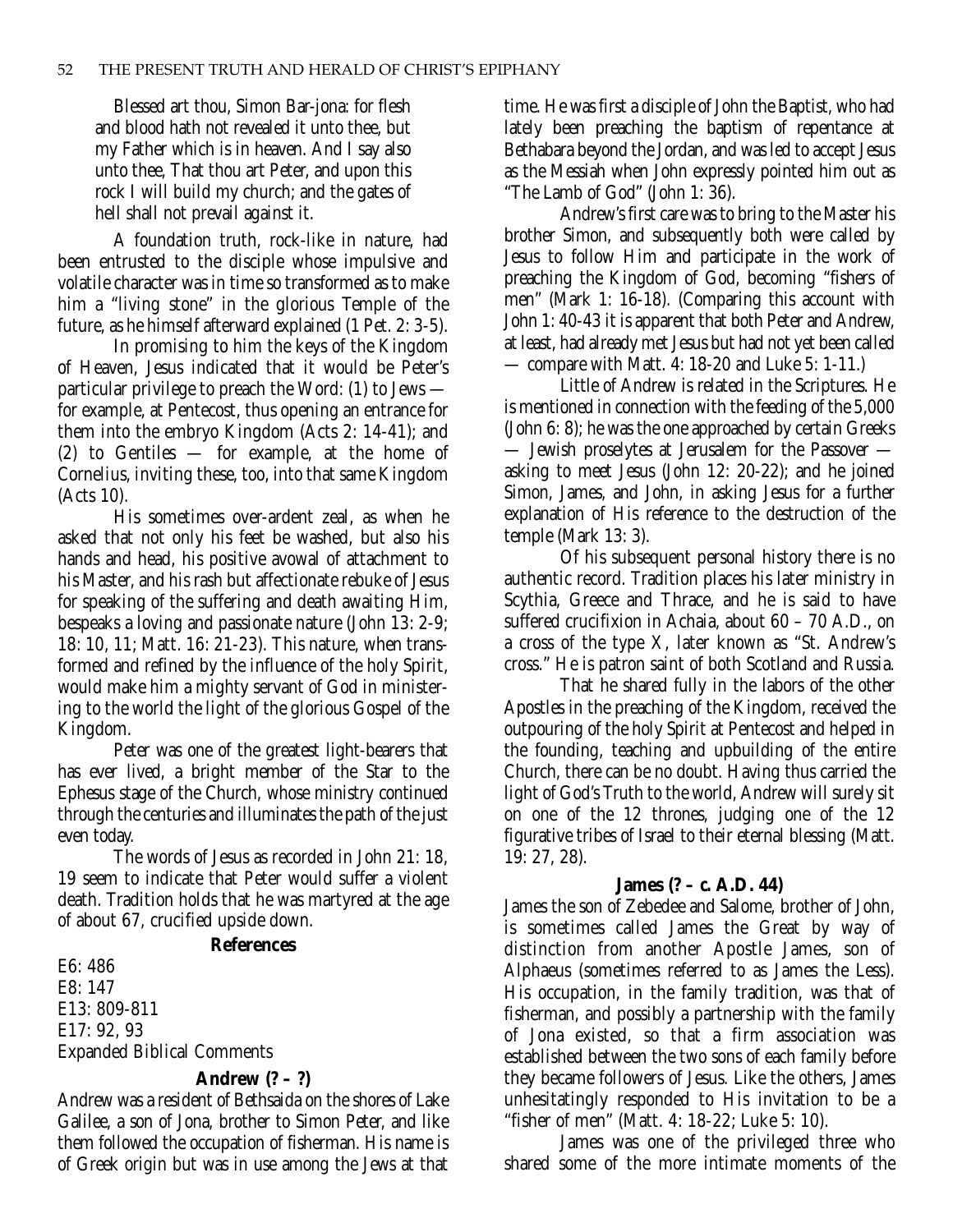Savior's life. He was present at the transfiguration scene (Matt. 17: 1-9), witnessed the raising of Jairus' daughter (Mark 5: 22-43), and with Peter and John stayed with Jesus in the Garden of Gethsemane during the hours preceding His betrayal (Matt. 26: 36-46).

Some indication of the warm and impetuous character of James and his brother John is indicated by their being given by the Lord the appellation of *Boanerges,* or Sons of Thunder. This foreshadowed a boldness and energy in the discharge of their Apostolic mission. It seems clear that a most loving and tender friendship bound them — perhaps more than the other apostles — to their Master.

James was the first martyr among the Apostles. He was beheaded in 44 on the orders of Herod Agrippa (Acts 12: 2). Tradition holds that his executioner was so deeply impressed by James' bold declaration of faith and his readiness to die for it, that he too became a Christian, in consequence of which he was also beheaded.

By his faithful ministering of the Kingdom message throughout the nation of Israel, and by his sacrificial death in the Master's cause, he shared in the carrying of the light to the people of God everywhere. Undoubtedly he will forever have a place of great honor as one of the faithful Apostles of the Lamb (Rev. 21: 14).

## **John (? – A.D. 100)**

Often referred to as "the beloved disciple" (John 13: 23; 19: 26), John was a son of Zebedee, born probably in Bethsaida of Galilee, where with his brother James and companions Peter and Andrew, he engaged in the fishing business.

Having from childhood been schooled in the Scriptures, with other "Israelites indeed" he was looking for the promised Messiah and without hesitation abandoned his nets and followed Jesus when the Master called him to full-time discipleship (Matt. 4: 21, 22). His family seems to have been in fairly comfortable circumstances, and when Jesus called the brothers to be disciples they were able to leave their father to carry on his occupation with hired servants (Mark 1: 19, 20).

Though considerably younger than the other Apostles, John was admitted into as great a share of his Master's confidence as any of them. He was one of those who witnessed the raising of Jairus' daughter (Mark 5: 22-43) and was present at the transfiguration (Matt. 17: 1-9). He was one of those who were the closest companions to the Master in his times of solitude and private devotions, even during the agony in Gethsemane (Matt. 26: 36-46).

To demonstrate his loving constancy, John courageously followed the Lord through the ordeals of His trial and stood by Him at His execution, at some danger to himself. The care of Mary, mother of Jesus, was given to John, a final token of the great love and trust that marked their relationship (John 19: 26, 27).

It appears that John had a home in Jerusalem, into which he probably received Mary after the crucifixion. That he lived in the city for some considerable time afterwards is indicated in Gal. 2: 1-9, where the Apostle Paul records his meeting with John and other "pillars" of the church at Jerusalem in about 52. His ministry took him to many of the newly founded churches in Asia Minor, but historical evidence supports the belief that the larger part of his work was done in Ephesus.

Some time during his later years he was exiled to the isle of Patmos in the Aegean Sea, probably under the orders of the reigning emperor Domitian, and here was given to him "The Revelation of Jesus Christ . . . sent . . . unto his servant John" (Rev. 1: 1). John later returned to Ephesus, where he is said to have lived to the age of 100.

An impression of John's character as drawn from his Gospel and his Epistles, and from what few records of his life are left to us by his contemporaries, show a wise, affectionate and deeply spiritual man, not devoid of passion, and so humble as never to refer to himself as an Apostle. As a worthy member of "the twelve" during the Ephesus stage of the Church, his light brought multitudes into the Christian faith, and continues to do so even to the present day.

## **Philip (? – ?)**

Philip was of Bethsaida, the city of Andrew and Peter, and without doubt was one of the company of disciples gathered around John the Baptist, who preached the doctrine of repentance in the area beyond the river Jordan. Having the testimony of the Baptist concerning Jesus, Peter and Andrew, with James and John their companions in the faith, at once attached themselves to Him as the promised Messiah.

It is evident that the others had already spoken to Philip of Jesus as being the long-expected Messiah, and the Scriptures testify that, "The day following, Jesus would go forth into Galilee, and findeth Philip, and saith unto him, Follow me" (John 1: 43). Philip did not hesitate to do so. His first act was to bring Nathanael (probably also known as Bartholomew) to Jesus. Announcing to Nathanael that, "We have found him, of whom Moses in the law, and the prophets, did write," Philip urged him to "Come and see" (John 1: 45, 46).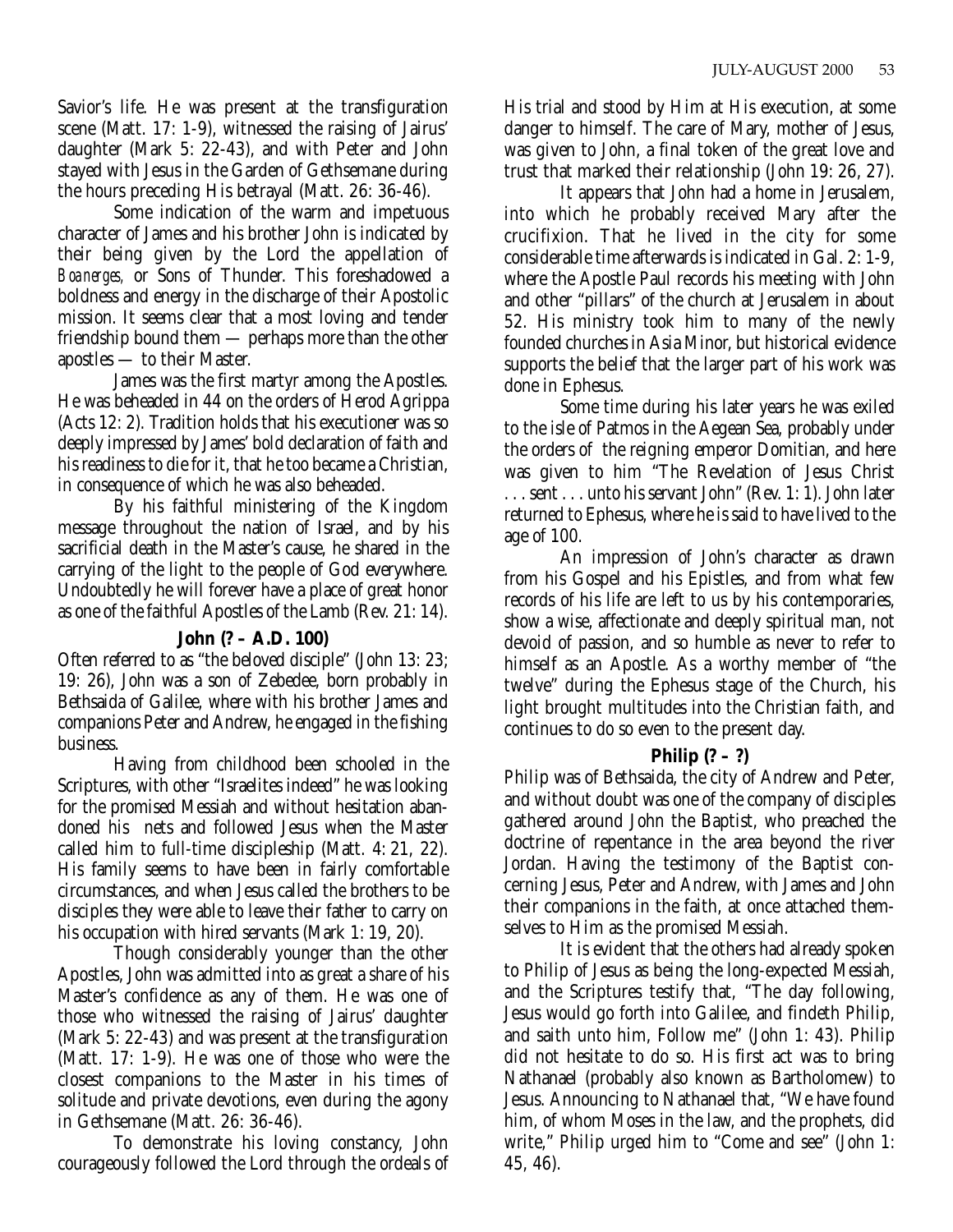*The Arrangement of the New Testament***. The New Testament in our English Bible is basically arranged according to the literary genre (type of literature) of each individual book. Its 27 books also have a logical and somewhat chronological order: the books about Jesus Christ's life are first (Gospels), followed by the historical account of the church's first generation (Acts) and its correspondence (21 epistles or letters). The New Testament culminates with the ultimate destiny of the church and the world (Revelation). Each of these four types of New Testament books has unique literary qualities that were immediately recognizable to their original readers, but that necessitate a little more work on our part to interpret them properly. Understanding the New Testament's historical and cultural context helps us do this.**

*The New Testament in its Historical Setting.* **The first-century world of Jesus and the early Christians was very dynamic and culturally diverse. The interplay between the cultural legacy of the deposed Greek (Hellenistic) Empire, the dominant Roman Empire, the scattered Jewish communities, and the many local cultures and religions created a challenging context for the preaching of the gospel of Jesus Christ. Our ancient copies of the New Testament text illustrate this diverse context. We possess about 5,000 Greek manuscripts of the New Testament (its original language), along with some 8,000 Latin manuscripts (translated into the official language of the Roman Empire), and also over 1,000 manuscripts of translations into the ancient languages of local cultures within the Roman Empire. Clearly, the New Testament is the bestattested ancient document in the world. The necessity of proclaiming God's New Covenant to all peoples demanded that they be able to read the life-changing provisions of this arrangement in their own language.**

> **— From** *The King James Study Bible,* **published by Thomas Nelson, Copyright 1988 by Liberty University**

Little more is recorded of the Apostle Philip in the Scriptures. It was to him that the Master directed the question as to the feeding of the five thousand: "Whence shall we buy bread, that these may eat? And this he said to prove him: for he himself knew what he would do" (John 6: 5, 6).

Some have suggested that the charge of providing food had been committed to Philip. Others suppose the Apostle's faith was weak and the Lord was testing him. Philip's answer would support either proposition: "Two hundred pennyworth of bread is not sufficient for them, that every one of them may take a little" (v. 7). His appeal on another occasion, "Lord, shew us the Father, and it sufficeth us" (John 14: 8), indicates a difficulty which he, perhaps more than his fellow Apostles, felt in rising above the things of the natural senses. It may be that Philip's simple, honest question has been a source of comfort to many with similar misgivings.

[Philip the *Apostle* is not to be confused with Philip the *Evangelist,* who was one of the seven deacons appointed by the Jerusalem church (Acts 6: 1-7; 8: 5- 13, 26-40; 21: 9). As an Apostle, Philip would have had the power to confer the gifts of the Spirit. The account in Acts 8 shows that the Philip there mentioned could not do so.]

That Philip in due time was blessed by the outpouring of the holy Spirit and proved his utter faithfulness to his Apostolic calling there can be no doubt. He is therefore an inheritor of a heavenly throne, from which he will help to feed the world's millions the Bread of Life.

## **Bartholomew (? – ?)**

Bartholomew (*son of Tolmai*) is most probably the surname of Nathanael, friend of Philip and a resident of Cana of Galilee (John 1: 45-51; 21: 2). The three synoptic Gospels use his surname when listing him along with the other Apostles, though John refers to him as Nathanael in John 21: 2.

His companion, Philip, had recognized in Jesus the long-looked-for Messiah and unhesitatingly became his disciple. Full of this confidence, Philip sought out his friend Nathanael and announced: "We have found him, of whom Moses in the law, and the prophets, did write, Jesus of Nazareth, the son of Joseph" (John 1: 45).

Nathanael, apparently a man of keen intellectual power, thought that Philip was too credulous. "Can there any good thing come out of Nazareth?" was his skeptical inquiry. However, at Philip's urging he went to see Jesus.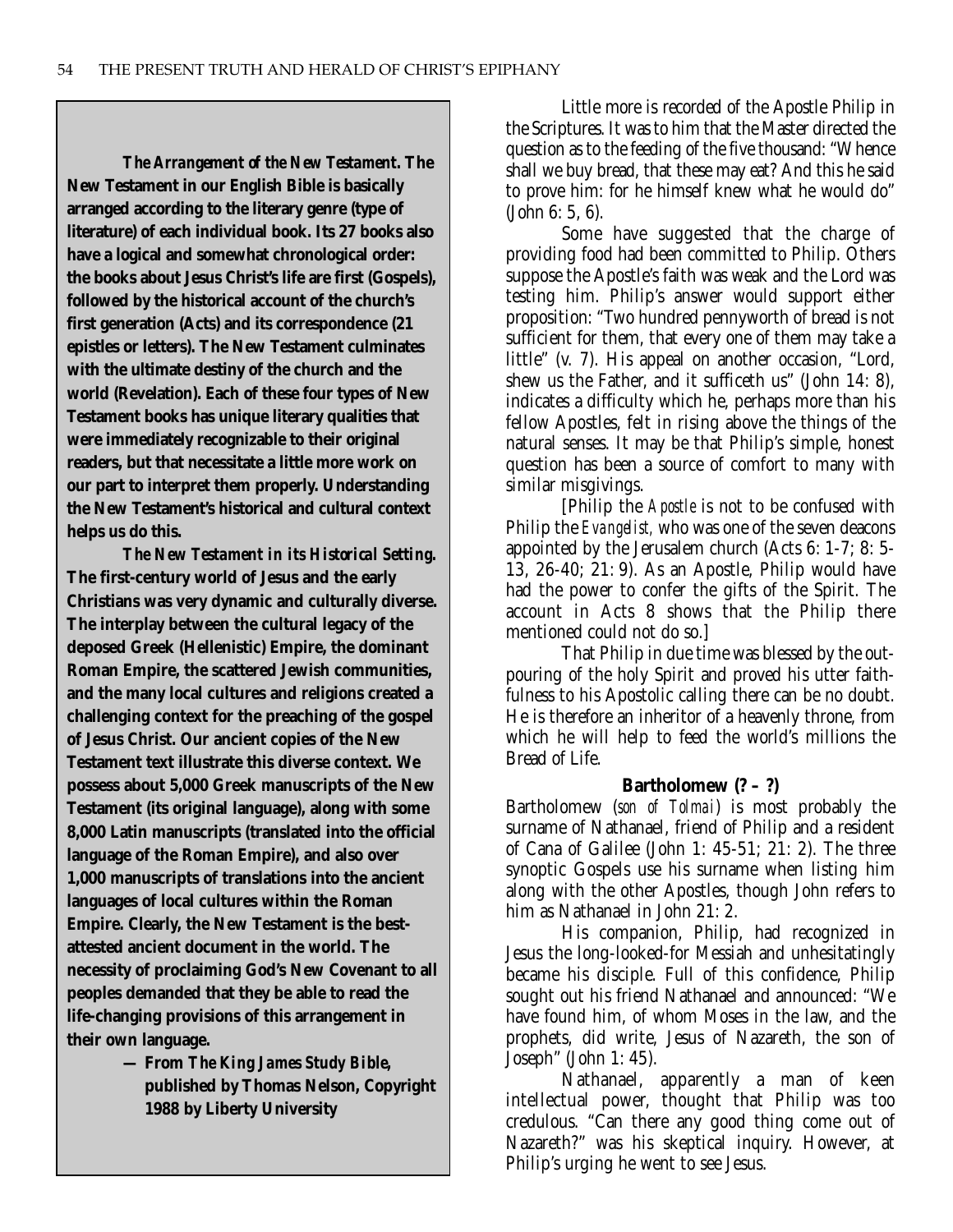On drawing near he heard the Master's declaration, "Behold an Israelite indeed, in whom is no guile!" (John 1: 47). Nathanael was taken aback. How could Jesus know him? They had never met. "When thou wast under the fig tree, I saw thee" was our Lord's answer, noting that Nathanael often rested under the shade of a fig tree for prayer and meditation (v. 48). Nathanael now in faith responded: "Rabbi, thou art the Son of God; thou art the King of Israel" (v. 49). At his confession the Lord assured him that there would be still greater truths he would come to understand (vs. 50, 51).

Nothing further is found in the Biblical text concerning Nathanael/Bartholomew as an individual, though he, like the other Apostles, was certainly sent out by the Master to the "lost sheep of the house of Israel" to preach the Kingdom of Heaven, heal the sick, cast out devils and raise the dead (Matt. 10: 2-8). No reliable historical evidence is extant, but tradition holds that his missionary work later took him to the cities of Asia Minor, Armenia and India, and that he suffered martyrdom by crucifixion.

Jesus Himself testified that all save one of the Apostles had kept the word entrusted to them, and so Bartholomew, "an Israelite indeed," is one of those who will inherit great honor on the judgment throne.

## **References**

R4117- 4 to end of article

## **Thomas (? – ?)**

No Biblical record of the call of Thomas to Apostleship is to be found. He is listed among the Twelve by Matthew (10: 3), and also by Mark (3: 18) and Luke (6: 15). His name signifies "a twin" in the Hebrew; its Greek counterpart *Didymus* has the same meaning.

From his reluctance to accept the fact of the resurrection of Jesus without tangible evidence originated the common phrase "doubting Thomas" (John 20: 24-29). He had been absent on the earlier post-resurrection appearances of Jesus and thought his brethren had been deceived. "Except I shall see in his hands the print of the nails . . . and thrust my hand into his side, I will not believe." Eight days later, when Thomas was present with the others in a closed room, Jesus appeared, greeted them, and turning to Thomas, satisfied his misgivings and bade him to "be not faithless, but believing." Thomas' remarkable response showed his utter conviction: "My Lord and my God."

His practical, down-to-earth mind had found it hard to comprehend the Lord's meaning in telling of the place He was going to prepare for them. "Lord, we

## **How they may have died . . .**

*Scripture and tradition say that —*

- **Andrew** was tied to an X-shaped cross in A.D. 60. (The flag of Scotland, of which Andrew is the patron saint, is an Xshaped cross.)
- **Bartholomew** (Nathaniel) was flayed alive in Armenia, A.D. 71.
- **James,** the brother of John, was beheaded by Herod Agrippa, A.D. 44 (Acts 12: 2).
- **James,** son of Cleopas, was thrown from the pinnacle of the Temple and then stoned to death, A.D. 65; another account says he was "sawn asunder."
- **John** died of old age at Ephesus, about A.D. 100.
- **Jude** (Thaddeus), was shot to death with arrows in Armenia, A.D. 80; another account says he was killed by clubbing.
- **Matthew** was killed by the sword in Parthia, in the first century.
- **Peter** was crucified, head downward, in A.D. 66 (John 21:18, 19).
- reactor, *X*i.D. 0.9, another account was "sawn asunder."<br>
ed of old age at Ephesus, about<br>
anaddeus), was shot to death v<br>
bows in Armenia, A.D. 80; anot<br>
was killed by the sword in<br>
the first century.<br>
as crucified, head **Philip** was hanged on a pillar at Hierapolis, Phrygia, A.D. 80; another account says he was crucified.
- **Simon Zelotes** was killed in Persia, date unknown, either by crucifixion or being "sawn asunder."
- **Thomas** was slain with a spear in India, in the first century.
- **Paul** was beheaded at Rome, A.D. 66.

**Judas Iscariot** hanged himself (Matt. 27: 5).

know not whither thou goest; and how can we know the way?" (John 14: 5). He nevertheless showed great readiness to act upon his convictions, as when Jesus proposed to venture again into Judea where the Jews had recently sought to stone Him: Thomas said to his fellow disciples, "Let us also go, that we may die with him" (John 11: 16).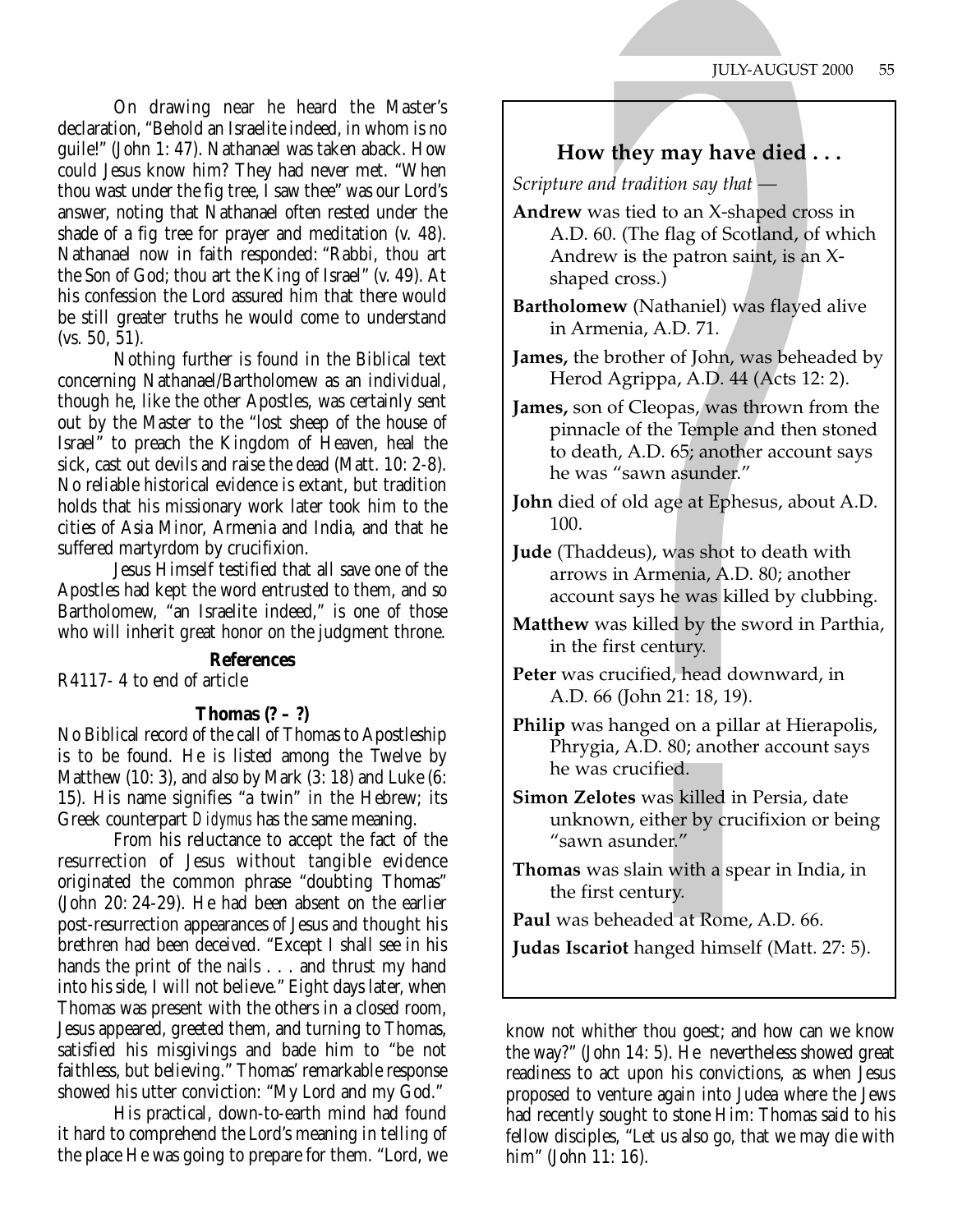In choosing one whose natural inclination was toward caution, to be critical rather than credulous, the Lord has allowed many of a similar disposition throughout the Gospel Age to feel that their inability to exercise faith easily would not impede their hopes of being accepted in the Beloved.

No clear records remain of Thomas' activities following the events of the crucifixion and Pentecost. The early Christian writer, Origen (*c.* 185-254), says that Thomas preached in Parthia, and Jerome (*c.* 340-420) writes that he ministered in Persia. Later traditions say he served in India and the "Christians of St. Thomas of Malabar" claim him as their founder, a shrine near Madras indicating the place of his martyrdom.

Now beyond "doubting," Thomas is with his Lord in the place prepared for him.

## **References**

R5236-bottom

## **Matthew (? – ?)**

Though prominent in the minds of Christians through his Gospel, to which his name is attached, little is known of the life of Matthew. He was pursuing his particular work as a customs-house officer for the Roman government when Jesus invited him to become His follower (Matt. 9: 9). Most likely he had known of Jesus prior to his being called. Jesus evidently saw in his heart an honesty of intention that made him worthy of this great favor of Apostleship.

That only Matthew tells of his previous occupation as a publican is an indication of his humility. That a publican was chosen illustrates the Lord's impartiality and implies Matthew's honesty, notwithstanding the general reputation of these despised servants of the Roman overlords. Originally named Levi, he was after his call to Apostleship known as Matthew ("gift of God"; Mark 2: 14; Luke 5: 27).

Our Lord's reputation as one who consorted with publicans and sinners may have begun on this occasion, as Matthew at once prepared a supper in his own home for Jesus and for his own friends and acquaintances (Matt. 9: 10). The Pharisees, cynical, critical and faultfinding, objected that if Jesus were righteous He would not be found in such company. The Lord replied that not the healthy, but the sick, needed a physician and the occasion furnished Him the opportunity to preach to them a very short sermon from the text of Hosea 6: 6 to the effect that He had come not to call to repentance the righteous, but sinners.

Of Matthew's later history there is no trustworthy information. His authorship of the Gospel bearing his name is universally accepted, but there is little in the Gospel itself which throws any light on the date of its composition. Irenaeus (*c.* 130-202) testifies that it was written "when St. Peter and St. Paul were preaching in Rome and founding the church," which indicates about the year 63.

Though Matthew is seen as one of the lesser lights among the Apostles during their preaching of the Kingdom in the days of Jesus' earthly ministry, his work in writing down the "glad tidings" for posterity has certainly earned him a bright place in the Star of Ephesus.

## **References**

R2260, 4587

## **James the Less (? – ?)**

This James, the son of Alphaeus, is simply listed as being of the Twelve (Matt. 10: 3; Mark 3: 18; Luke 6: 15). No incident from his life is recorded in the Scriptures.

His title "the Less" (or "the Little") may refer to a smallness of stature, or may suggest his being younger than James the son of Zebedee. His mother Mary was among the devout women who had followed Jesus from Galilee, ministering to His needs, and doubtless the needs of the Apostles. James the Less had the blessing of a family fully in harmony with those things he had learned from the Master, his brother Jude also being an Apostle (Matt. 27: 56; Luke 24: 10).

The Epistle of James, said by the historian Eusebius (*c.* 260-340) to be the first of the so-called catholic, or universal, epistles, has been the subject of keen and prolonged controversy as to its authorship. The other James, the son of Zebedee, had been put to death under Herod the Great in about 44, and James the Lord's brother was not an Apostle, hence the writer of the Epistle was James the Less.

Many have supposed doctrinal conflict between Paul and James, the former holding faith as the important feature of Christianity, the latter insisting that works take precedence. The conflict is more imagined than real.

James evidently was a very practical man and the third chapter of his epistle is generally acknowledged to be one of the most profound dissertations on the power of speech. Indeed, even if it were only for this, "Little James" would deserve the designation of light-bearer to the Church.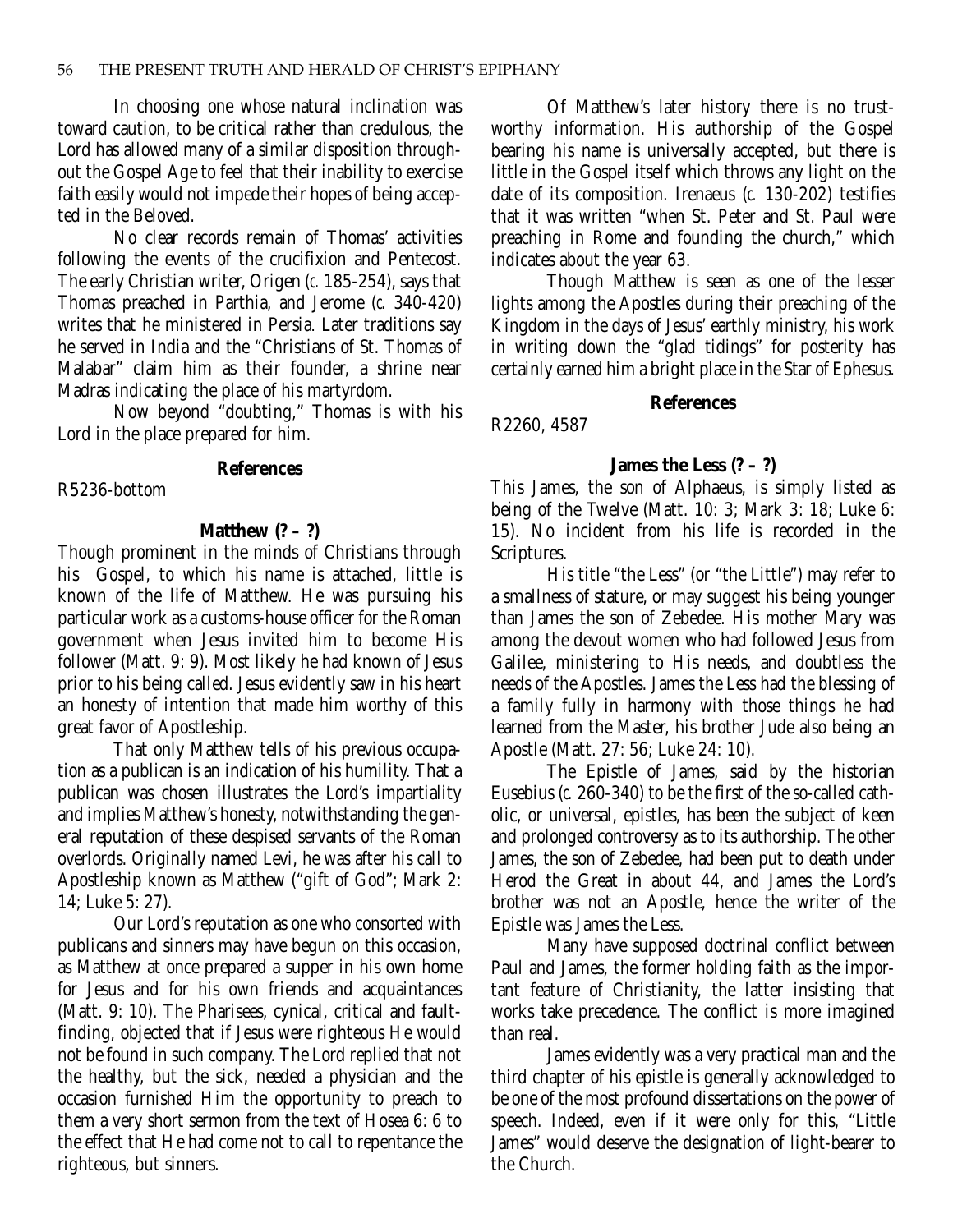E12: 85, 86 R4377; 4380

## **Thaddaeus (? – ?)**

One of the more obscure Apostles as far as the Scripture record is concerned, Thaddaeus is mentioned only twice by that name (Matt. 10: 3; Mark 3: 18). Matthew styles him "Lebbaeus, whose surname was Thaddaeus," while Mark refers to him simply by the surname. Apparently he was commonly called Jude, or Judas, and was a brother of James the Less, and thus a son of Alphaeus (Luke 6: 16; Acts 1: 13).

The Scripture record tells nothing of his call to Apostleship. The only circumstance concerning him consists in the question put by him to Jesus (John 14: 22). This was during the Lord's discourse to his Apostles given between the keeping of the Passover in the upper room, and the arrival at Gethsemane. Jesus told them, ". . . he that loveth me shall be loved of my Father, and I will love him, and will manifest myself to him." Perplexed, Jude asks, "Lord, how is it that thou wilt manifest thyself unto us, and not unto the world?" The account takes care not to confuse this Judas with the Iscariot.

Nothing is known with certainty of the life of Thaddaeus after the crucifixion, except that he wrote a vividly exhortational epistle (Jude) ". . . to them that are sanctified by God the Father, and preserved in Jesus Christ, and called" (v. 1). Thaddaeus himself is indeed one of those sanctified, preserved, and called.

#### **References**

E12: 86 R3044: 3, 4

#### **Simon Zelotes (? – ?)**

A seemingly obscure member of the Apostolic band, nothing is positively known of Simon Zelotes beyond the fact of his being numbered with the Twelve (Luke 6: 15; Acts 1: 13). His surname *Zelotes* may indicate a possible earlier connection with a group known as the Zealots, though the Scriptures are silent on the matter.

Simon is twice referred to as "the Canaanite" (Matt. 10: 4; Mark 3: 18). This is not to be taken for a Gentile name, but is Aramaic, signifying "zeal," and therefore of the same significance as "Zelotes."

Tradition claims that Simon Zelotes preached the Gospel throughout North Africa from Egypt to Mauritania, and that he even traveled as far as the British Isles, where some say he suffered a martyr's death.

All that can be known with certainty concerning him is that he preached the Kingdom of Heaven throughout the towns and villages of his native land, to the lost sheep of the house of Israel, as commissioned by our Lord during his earthly ministry, and that he was among those whom the Savior commended to the Heavenly Father in His High Priest's prayer (John 17: 6- 12), shortly before His betrayal.

Simon, in winning the Master's approval, had without doubt been unfailingly zealous in the service of the Truth.

**\*\*\***

The Editor acknowledges the research and preparation assistance rendered by brethren at the British branch in connection with this article.

# **The End of the Smyrna Period**

In *The Present Truth,* September-October, 1999, in the article "The Seven Churches," beginning on page 70, the Smyrna period of the Church is given as beginning 69 and ending in 325. This date, 325, was also given in the listing of the 49 Star Members on page 75 of the same issue. We have received questions on the apparent change from the previously stated 313, to 325.

As noted in the Truth writings and attested to by secular history, the decade from 303 to 313 was a period of severe persecution of the Christian church. This persecution came to an end due to the intervention of Constantine, the Roman Emperor who converted to Christianity in 313. The persecution of Christians, begun by Diocletian, was loosely enforced in the west and by 306 had come to a halt in the

entire west; it continued in the eastern prefecture until Constantine in 313 initiated the Edict of Milan, which formally recognized Christianity as one of the permitted religions. This date, 313, has usually been given in the Truth writings as the ending of the Smyrna period.

#### **Reasons in Favor of 325**

Why, then, does the article in question give the closing date for Smyrna as 325? There are several reasons.

**1.** The Roman Empire was by the year 325 consolidated, east and west, under Constantine.

**2.** The Council of Nicea, convened by Constantine, was the first *universal* council of the Christian Church.

**3.** At that Council, official sanction was given to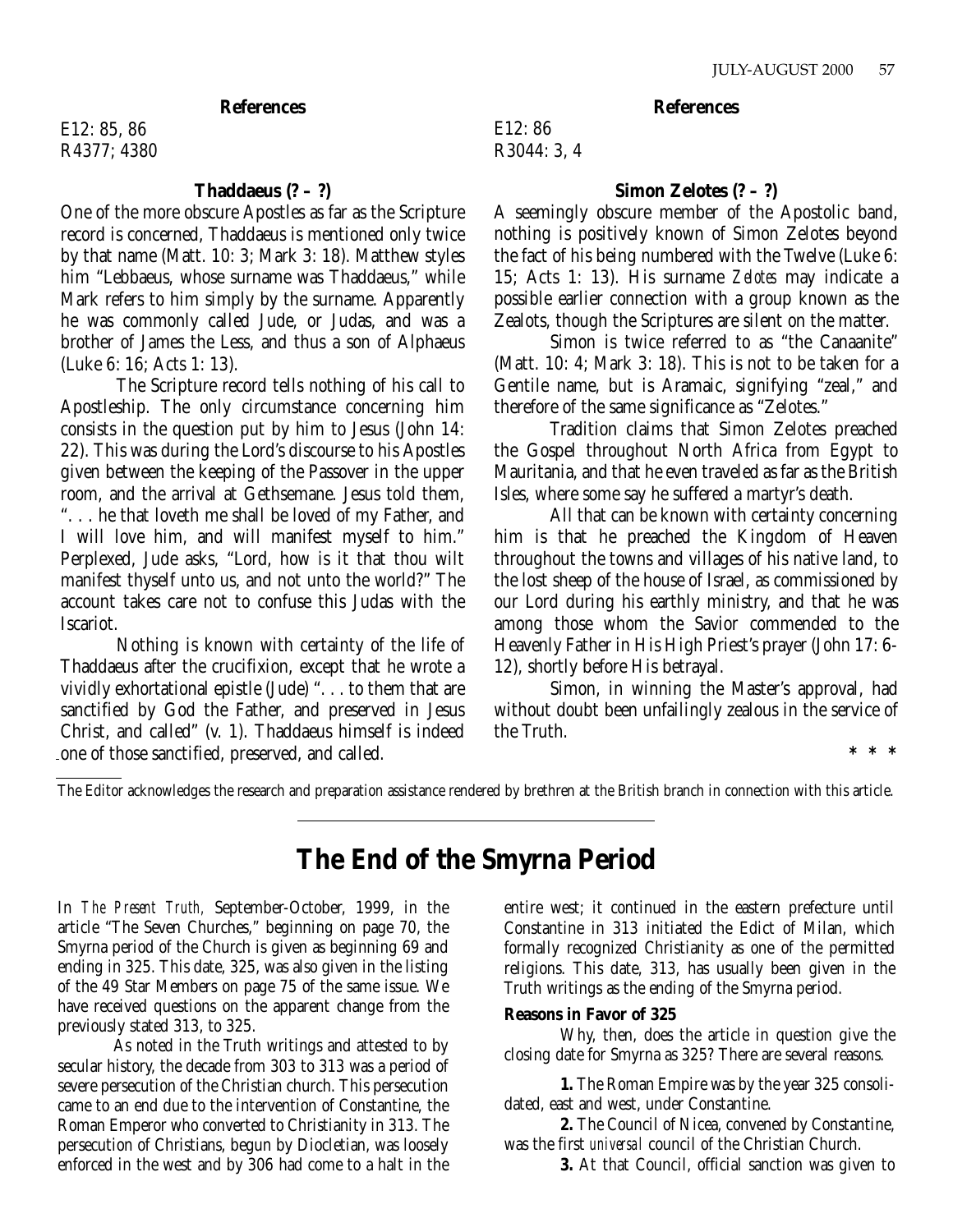the doctrine of the oneness of Father and Son, the basis for the Trinity (E10, p. 28).

**4.** The dates for other Church periods are variously given throughout the Truth writings. For example, the dates for the Smyrna period are given as *69*-313 (E9, p. 11), and *70* to "about" 313 (P'39, 2; E13, p. 9). The Pergamos period is given as *313*-799 (E11, p. 425) and *318*-799 (P'44, 179; see also the article "Each 'Star' — A Plurality of Members," a facsimile of which appears in the same issue under review, September-October *Present Truth,* p. 70, col. 1, par. 2).

**5.** The period following the Smyrna period was Pergamos, which name has the meaning of *earthly elevation.* As noted on page 71 of the September-October issue, column 2, bottom:

During this period, while the nominal church was becoming popular, the true Christians were tested and proved by the introduction and development of Papal and Pagan ideas.

The Council of Nicea, 325, was certainly a prominent marker in this respect. At this Council the teaching of Arius, that the Son is a created being and separate from the Father, was rejected in favor of the teaching of Athanasius, that the Father and Son are co-equal and co-eternal.

#### **Other Dates Advanced**

In favor of the date 313 as the ending of the Smyrna period is the Edict of Milan in that year and the ending of the 10 years of special persecution (Rev. 2: 10). In favor of the date 318 is its being given as the year in which Arius, Principal Man of the Pergamos period, began his work, which may explain why Bro. Johnson states 318-799 as the range for this period, as noted above (P'44, 179). This observation, however, compounds the question, for both dates — attached to different events — cannot be equally correct. The date 325, therefore, is a compromise, arising from the complicated process of revision and re-evaluation on a number of fronts required when preparing the article under review.

Two *Tower* articles give both 323 (Z'83, 4, col. 1 [R491]) and 325 (Z'16, 346, col. 1 [R5992]). However, these articles are the pen product of Bro. W.I. Mann (the latter article not so ascribed); we regard these references as unsafe and do not lean on them.

#### **Arius as Principal Man**

Against the 325 date the argument is raised that Arius, as Principal Man of the Pergamos period, would have had to begin his work *as Principal Man* within that period. This point is well taken (E8, 672, 673). However, a similar case may be made against John Wessel, who began his Christian ministry before the Philadelphia stage of the Church began, living only 10 years into it as its Principal Man. By way of comparison, Arius lived 11 years beyond 325, being put to death in 336. Keep in mind that the beginning work of any of the Principal Men does not, as a rule, necessarily mark the *starting* date of the Church period in which most of their work is done. Smyrna may have closed gradually and Pergamos opened gradually (E8, 246, 247).

According to an unpublished Bible House list of 1949, used in the preparation of the September-October *Present Truth,* Arius began his ministry in 311 (to which secular history attests), thus placing him *before* the end of the generally accepted date for the Smyrna period. Bro. Johnson, in references already cited, gives 318 (see also E5, p. 68). It is not clear, therefore, as to what year Arius began his work *as Principal Man.* Similarly, as to the Philadelphia stage, the article under review notes (p. 68, col. 2) that three dates, 1517, (P'36, 124), 1492 (E6, 383), and 1479 (E10, 86) were mooted by Bro. Johnson. The first two dates, 1517 and 1492, if adopted, would have *excluded John Wessel as the Principal Man from the Philadelphia period.* 

Taking into account the variations and the discrepancy in the dates of ministry for many of the Star Members, the date 325 was judged at the time of publication to be sound as both a dividing and starting point in the context of the presentation. We do not insist on it and are happy with either 325 or 313. The reader may decide based on the evidence. Opposite we reproduce the charts from the Sept.-Oct. *Present Truth*; below are several pertinent amendments.

## Amendments

Please amend the appropriate pages of *The Present Truth,* September-October, 1999, as follows:

Page 71: Column 1, par. 4

*Instead of:*

**Smyrna:** the time of the Pagan persecution, reaching to about A.D. 325 and the Council at Nicea. *amend to*

**Smyrna:** the time of the Pagan persecution, reaching to 313-325 and the Council at Nicea.

Page 71: Column 2, par. 2, subheading:

#### *Instead of:*

**2. Smyrna (2: 8) [A.D. 69-325]**

*amend to*

#### **2. Smyrna (2: 8) [A.D. 69-313/325]**

Page 75: "The 49 Star Members Listing," under the Smyrna entry:

*Instead of:*

Smyrna (A.D. 69 - 325)

*amend to*

Smyrna (A.D. 69 - 313/325)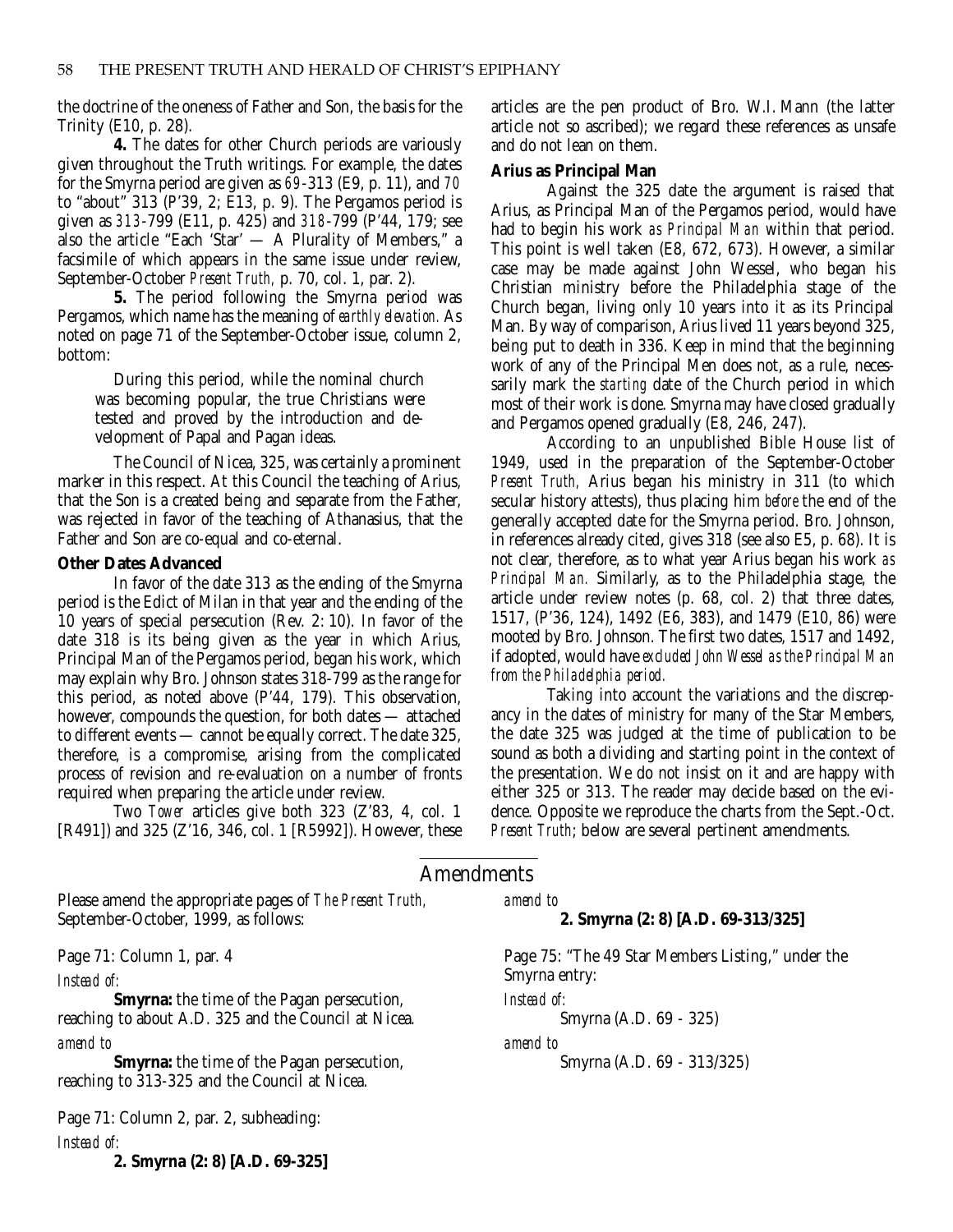# **THIS PAGE IS DELIBERATELY BLANK. SEE PRINTED VERSION FOR DIAGRAM**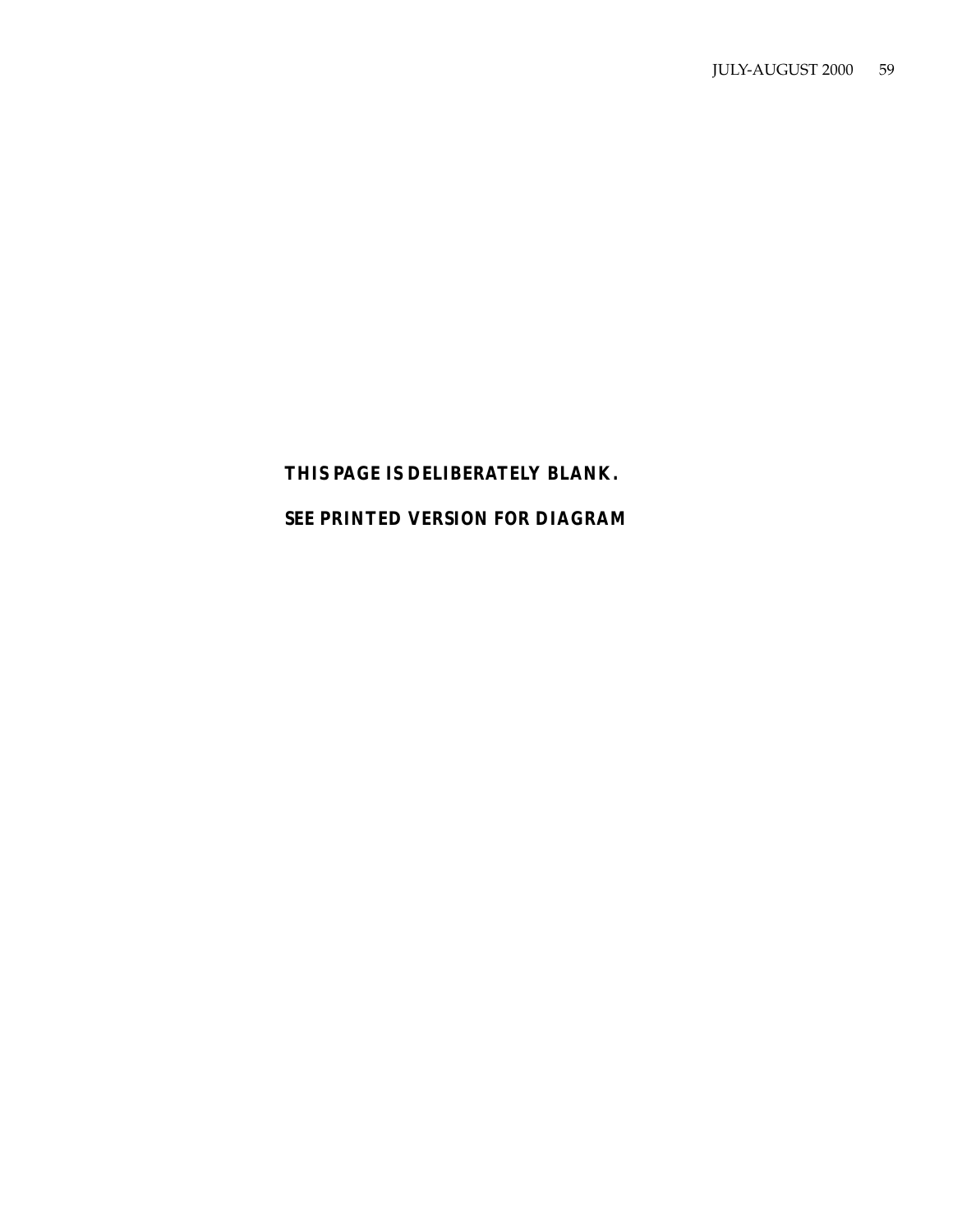## **BISHOP AND ELDER OFFICE THE SAME**

*According to the Scriptures, is there any difference between the office of a bishop and an elder?*

In common usage in the nominal church and otherwise, there is a considerable difference between them; but according to the Scriptures there is no difference in the office designated by these two terms. This is evident from the following facts:

**1.** The two Greek terms refer to the same office. The word usually translated "bishop" is *episkopos,* from *epi,* meaning *upon* or *over,* and *skopos,* meaning *a watcher, an overseer, a guardian.* Hence a bishop is an overseer.

The word generally translated "elder" is *presbuteros,* literally meaning *an older, elder, more mature person.* In the local church, an elder is an elected servant who — whether old or not  $-$  is regarded as more mature in the qualities needed to fill this office, one who is capable of serving acceptably the spiritual interests of the local church. The word bishop refers more to the *burden,* or toil, of the service, and the word elder to the *honor* of the office.

**2.** The terms bishop and elder are used interchangably in the Scriptures. The very same persons who are called elders (*presbuteroi*) in Acts 20: 17 are in v. 28 called "overseers" (*episkopoi*). Similarly, the term, elders, of Titus 1: 5, corresponds with the term bishop of v. 7, and the qualifications given in vs. 6-9. These offices are identified also in 1 Pet. 5: 1-4 as referring to the same persons.

**3.** The Apostle Paul in addressing the Philippians (1: 1) and not using the Greek word for elders at all, refers to them as overseers, bishops (*episkopoi*). Thus he speaks of all the officers of the church at Philippi as bishops and deacons. The plural of the word bishop here, as in Acts 20: 28, proves, of course, that the Apostle did not use the word in the modern, church sense of bishops, of whom there is not a number in one church, but used it in the sense of the elders.

**4.** The Apostle Paul in 1 Tim. 3: 1-13 mentions only two offices in local ecclesias, calling the first bishops (vs. 1-7) and the other deacons and deaconesses (vs. 8-13).

Thus it is evident that the Bible teaches that there is no difference between the office of a bishop and that of an elder; for both terms refer to the same persons, who are overseers and more mature in the qualities needed to fill the office. Because of the widespread and general misuse of the term bishop, as referring to a much higher office in the church than that of local elder, we do not use

it, but prefer the term elder to designate the main office in the local church.

Some have wondered why elders are not mentioned in the lists of church servants given in 1 Cor. 12: 28 and Eph. 4: 11, if this is the preferable term to be used.

Since (1) the Bible uses the term elder also for offices higher than that of local elder, that is, for the office of the twelve Apostles (1 Pet. 5: 1; 2 John 1; 3 John 1) and the office of the non-Apostolic general elders — "secondarily prophets" — who also served the church in general (such as Barnabas, Timothy, Titus, and others; E6, pp. 103-106; E7, pp. 277-298); and since (2) elders were not mentioned in 1 Cor. 12: 28 and Eph. 4: 11, it is evident that clearness as to the ones meant by the expression "pastors, *even* teachers" justifies the absence of the word elders from these passages. The "pastors, even teachers" — the local elders — have as their essential function the instructing and other shepherding care of the local churches.

#### **METHOD OF PROVIDING ECCLESIA ELDERS**

*Is it right for an elder or elders to select and recommend all candidates for election as elders and deacons, who are then voted on by the ecclesia?*

This would be a form of *presbyterianism,* rule by the elders, as distinct from *ecclesiaism.* Ecclesiaism is the Biblically approved doctrine that each ecclesia is, under Christ's Headship, the mistress of its own affairs, including the nominating and then voting by upraised hands on all candidates for elders, deacons and other services, in complete independence.

As shown in Vol. 6, *The New Creation,* pp. 276- 283, the word translated "ordained" in the King James Version (KJV) of Acts 14: 23 is *cheirotoneo,* which means "to elect by stretching out the hand" (Young). Thayer renders it "to vote by stretching out the hand." Liddell and Scott give it as "to vote for, elect, properly by show of hands." Strong defines the root of the word as "a hand reacher, or voter (by raising the hand)." Rotherham renders it "appointing unto them by vote, in each assembly, elders." It seems evident therefore that each local assembly (or ecclesia) voted independently.

Those who claim that elders should rule over and dictate to the ecclesias, and not submit matters to the ecclesia for decision by vote of the upraised hands those who advocate presbyterianism — often quote Heb. 13: 17 and 1 Tim. 5: 17 as proofs that the elders are to rule over and dictate to the ecclesias. As stated in the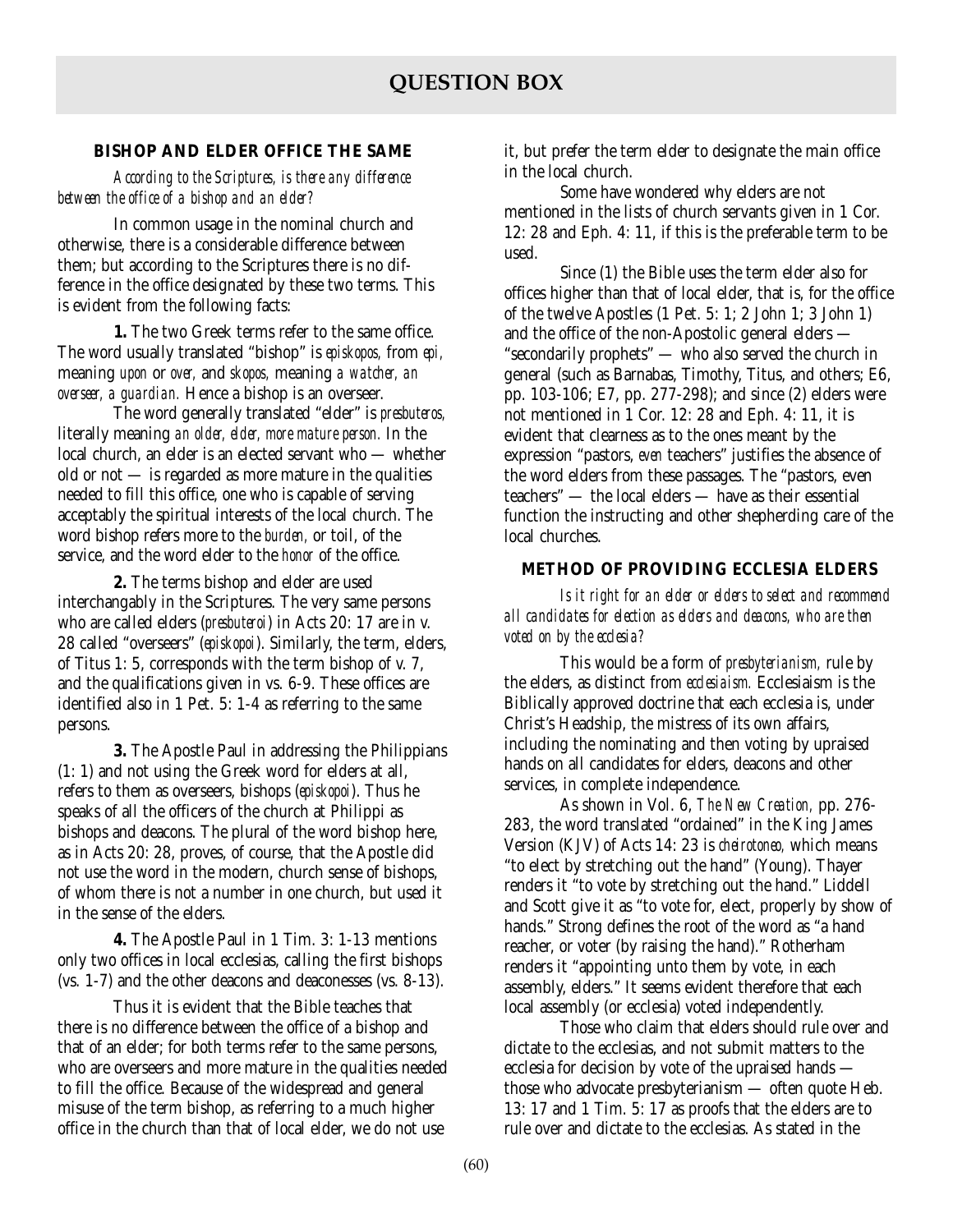KJV, these passages might seem to favor their view. But the better translation does not.

Again, as shown in E 6, p. 428, the better rendering of Heb. 13: 17 is not "obey them that have the rule over you and submit yourselves," but "be persuadable by your leaders and be leadable." Rotherham renders it, "Be yielding unto them who are guiding you, and submit yourselves."

1 Tim. 5: 17 should read "preside well" (Rotherham) instead of "rule well," as in the KJV (E 6, p. 591). As Bro. Russell states, "Nothing here, certainly, would sanction an autocratic ruling, or dictatorial bearing; meekness, gentleness, long-suffering, brotherly kindness, love, must be prominent qualifications of those recognized as elders. They must in every sense of the word be ensamples to the flock. If, therefore, they should be dictatorial, the example to the flock would be that all should be dictatorial; but if they should be meek, long-suffering, patient, gentle and loving, then the illustration to all would be in accordance therewith" (Vol. 6, pp. 251, 252).

Those who believe in the autocratic rule of bishops, or elders, such as the Episcopalians, the Jehovah's Witnesses, and others, frequently point to Titus 1: 5 as upholding their teaching and practice of choosing elders without a vote of the congregation. The portion of Titus 1: 5 reads, "Set in order the things that are wanting, and ordain elders in every city, as I had appointed thee." The Apostle Paul would surely not give Titus "charge" or instruction to do differently than using the "cheirotoneo" method that he had advocated in this matter, as shown in Acts 14: 23, quoted above (Vol. 6, pp. 277, 278).

Also, some claim that the selection of deacons mentioned in Acts 6: 1-6 proves that the Apostles actually selected the seven deacons themselves, instead of allowing the vote of the upraised hands of the assembly. Note, however, that the Apostles said to the others in the assembly, "Brethren, look ye out among you seven men." The assembly, and not the Apostles, chose the seven deacons. This is confirmed further by the statement, "the saying pleased the whole multitude: and they chose Stephen [and 6 others] . . . whom they set before the Apostles." Thus it seems that no other than the *cheirotoneo* method was used.

#### **ACTS 15 APOSTOLIC CONFERENCE NO PRECEDENT FOR GOVERNING BODIES**

*Does the holding of the Apostolic conference mentioned in Acts 15, which decided some matters for the Church in general, give God's people of today a precedent and authority for having ruling governing bodies, councils, and synods, to decide matters of doctrine and practice for all local ecclesias?*

Some cite the Acts 15 conference as authority for

having such ruling governing bodies. The Scriptures, however, give us no authority for having ruling governing bodies in the Church. The Acts 15 conference of Apostles and elders was not a governing body in the Church itself. Matters were referred to the Jerusalem assembly because the Apostles were there — and only the Apostles had the authority to "bind" and "loose" (Matt. 18: 18) for the entire Church in matters of doctrine and practice. There are, of course no Apostles today. No body of leaders has the right to make decisions that are binding on the whole Church.

#### **POWERS OF ST. PETER AND OTHERS**

*What is the difference, if any, between* (1) *the keys (Matt. 16: 19),* (2) *the power to bind and loose (Matt. 16: 19; 18: 18), and* (3) *the power to forgive and retain sins (John 20: 23)?*

**1.** The Roman, Greek, Lutheran and Anglican Churches identify all three; but it seems that there is a marked difference between them. Note that the second and third of these powers were given to all the Apostles; but the first was given to Peter alone. Hence we understand that the keys were given to Peter alone. A key symbolizes the power to open or close the thing referred to (Rev. 1: 18). The facts of the case prove that Peter was favored with but one privilege that none of the other Apostles had — the exclusive power of opening an entrance initially into the embryo Kingdom of God to the Jews, at Pentecost (the first key) and to the Gentiles, in Cornelius' home (the second key). (See the biography of Peter elsewhere in this issue.)

**2.** We understand the power to bind and loose to mean an exclusive power of the Twelve. This power, or authority, entitled them inspirationally and infallibly to give the Gospel Church the doctrines, practices and organization obligatory for her to receive (the power to bind), and to free her from all other doctrines, practices and organizations, especially the ordinances of the Mosaic Covenant (the power to loose).

**3.** Lastly, we understand the power to forgive and to retain sins to be the authority that the Lord Jesus gives to every consecrated one, whether an Apostle or not, to declare as a mouthpiece of God to the repentant and believing sinner the forgiveness of his sins and to declare as a mouthpiece of God to the impenitent the non-forgiveness of their sins. Hence these three powers are each separate and distinct from one another.

**\*\*\***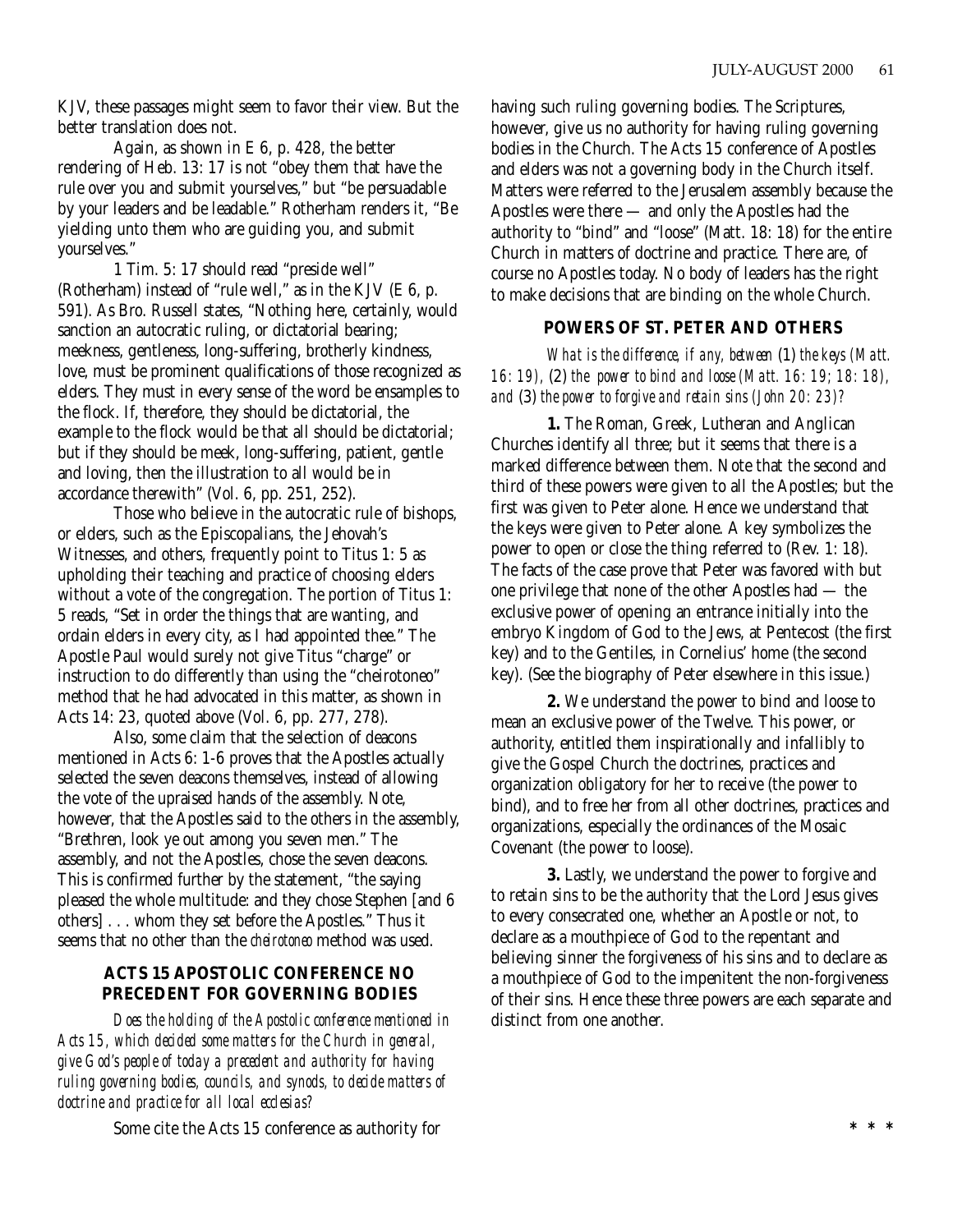## **LETTER BOX**

*Following is a report from Bro. Julius Nielsen, our Representative in Denmark, on his recent trip to Germany.*

DEAR BRO. HEDMAN: My wife and I left Denmark in my little car April 19 at about 6 a.m. in very stormy and rainy weather. We arrived at Bad Ems, Germany about 9 a.m., after travelling 1,038 km. (about 632 miles), and very happy for a lovely meeting again with our dear Sr. Maschyk and Bro. and Sr. Janke. The first night we stayed with Sr. Maschyk, and April 21 we moved to the beautiful Jugendherberge in a very comfortable and fine room for two. We had opportunity to meet all the dear brethren.

Of course, we at once went to see our dear Bro. Janusz Puzdrowski, telling him about our best wishes for him concerning his appointment as Representative for Germany, and assuring him of our prayers, for we know from experience that when our Lord says "come a step nearer" it can be a cup of both bliss and woe.

The Convention started with morning prayers by Bro. Piotroski and a hearty welcome by our dear Bro. F. Janke. The first talk was given by our dear Bro. Woznicki on 1 Sam. 1: 1-28. I gave the next talk on "The Rain and the Two Phases of the Kingdom." Bro. P. Skroban spoke next on Matt. 15: 10-20.

The Convention continued April 22 at 9 a.m. with song and prayers, and our dear Bro. Woznicki continued his talk on 1 Sam. 1. I gave a talk in German on "Why So Few Really Understand"; I do hope the dear brethren understood my German. The next discourse was given by our dear Bro. W. Janke on John 1: 46, 47. The day ended with a very fine Symposium on Luther, Zwingli, Hubmaier and Servetus given by four very well-prepared brethren.

Sunday, April 23 began with prayer and praise, and our dear Bro. Woznicki continued his fine discourse on 1 Sam. 1. We then were entertained by a very good choir with "Praise the Lord." The beautiful child blessing service was conducted by Bro. Woznicki. Bro. Blecechavczyk then spoke on "The Sin," and our dear Bro. Glasmann gave the last talk on 2 Cor. 8: 9.

The last day began with praise and a testimony meeting directed by Bro. A. Ryppa, after which I gave my last discourse on "Intercessory Prayers." Following dinner our dear Bro. Woznicki conducted a question meeting, giving answers on many interesting subjects. Our dear Bro. P. Skroban closed the Convention with thanks, and as usual we had a love feast.

We were very thankful to the Lord for this Convention, and do send our love to all the dear ones with whom we spent many very fine hours at the Master's feet.

We were invited to stay longer with the dear brethren in Bad Ems but because of much work at home we could manage only one day more. We were very happy to have Bro. Daniel take us for a car trip to the river Rhine, where we had the opportunity to take a look from the wonderful and world-renowned peak "Loreley," as well as some very old and great fortresses. We were very thankful to our dear Brother for this trip.

The next morning we left Bad Ems for home, very happy and thankful to all the dear ones who made our visit so blessed.

Your brother by His grace, Julius Nielsen (Pilgrim)

DEAR BRO. HEDMAN: Loving Christian Greetings!

Just wanted to add that we were delighted with all the improvements we saw in our tour of the Bible House and surroundings at Lionville Convention time. Your front offices are well organized, practical, and I like the interconnection of each office with the other. They are lovely, and the big window in each is such a beautiful addition. It will take a little while to get accustomed to the change, but by now you probably are familiar with it all.

The removal of the old "eye-sore" [the old barn — *Ed.*] and closure of the old swimming pool has made the place quite equal with the surrounding neighborhood and area. . . . the place looks well cared for.

My biggest surprise was the green storage building. What a tremendous, beautiful and practical change! Well done, both the ideas there and also the quality of the workmanship. What a pleasure it must be to do the jobs that need to be done now under these new conditions! Indeed, God has blessed our Movement in all these improvements, and especially with all the added help and dedication of the helpers.

We thank the dear Lord for you all, and that He has restored you to reasonably good health in order to continue in your position and keep the Epiphany work on track.

I will try to continue as I have in the past in my service. Lord willing, I will try to attend the next three Conventions.

Once again I thank you for all you have done for me and express my love and appreciation for you, dear Brother.

Bro. Carl Seebald (Pilgrim)

*The Present Truth* welcomes your letters. We reserve the right to edit all letters received for length and readability. Our practice is to indicate only the writer's initials, except where the individual is a known appointee of the Movement. Anonymous letters will not be published.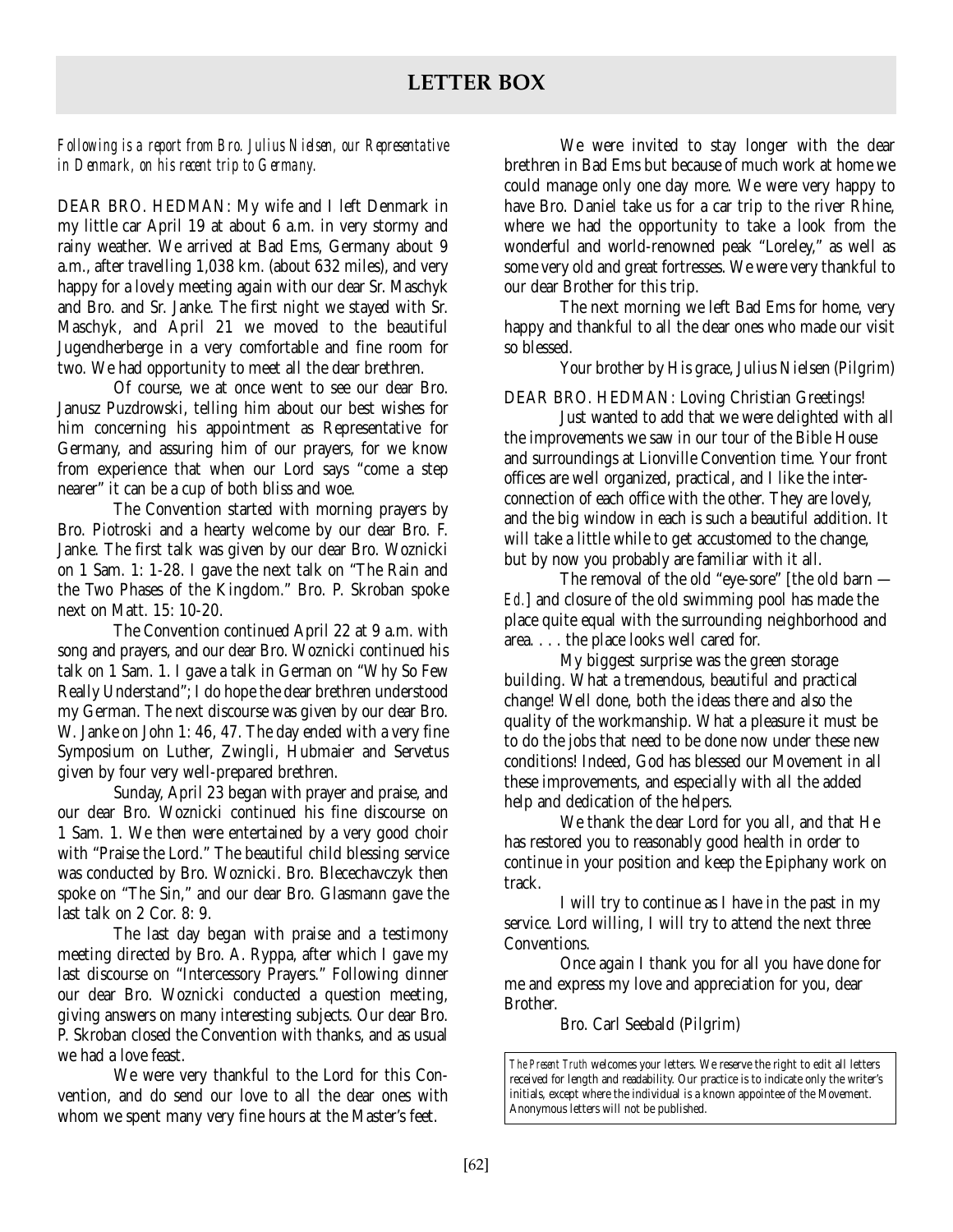## **TIMEPIECE**

# **On the Funeral of George W. Stetson**

*Zion's Watch Tower, November 1879*

Death has laid our brother low. He died at his home, Edinboro, Pa., Oct. 9th, 1879. Though an event not entirely unexpected, since he has been seriously ill for some time, yet his death is a heavy blow to his many friends abroad as well as at home. He was beloved and esteemed by his fellow townsmen of all denominations as well as by the congregation of which he was pastor. He had been a faithful under-shepherd, ever holding before his hearers, as the great incentive to holiness and purity of life, that which filled his own soul with joy and peace and helped him to live "above the world" — viz: The appearing of the Heavenly Bridegroom — The King of Glory, and our gathering together unto him. Our brother was a man of marked ability, and surrendered bright prospects of worldly and political honors to be permitted to preach Christ, when the glories and beauties of the word of God dawned upon his heart. The truth cost him much, yet he bought it gladly.

The funeral services (Sunday following) were held at "Normal Hall," it being more commodious than any of

the churches of the place, which through respect were closed, the pastors taking part in the services of the occasion.

The brother's dying request, that the editor [Bro. Russell] of this paper should preach his funeral sermon, was complied with. About twelve hundred persons attended the funeral services, thus giving evidence of the high esteem in which our brother was held.

His family and congregation will feel keenly their loss, yet sorrow not as those who have no hope.

If thou art a vessel of gold, and thy brother but of wood, be not high-minded. It is God that maketh thee to differ. The more bounty God shows the more humility he requires. Those mines that are richest are deepest.

*Note: Bro. Paul S.L. Johnson was in attendance at this funeral; he was 6 (P'50, 181).*

**\*\*\***

## **PUBLICATIONS**

Some of our publications are listed below. Prices for U.S. addresses only; others add 10% toward postage. As a courtesy to subscribers, we supply low-cost Bibles, concordances, *etc*., for which payment is required with order.

## STUDIES IN THE SCRIPTURES

Library Edition

Costs \$13.95 for a 6-volume set. Volume 1 is 1937 edition (reprinted 1960 and 1997), and includes a year's free subscription to *The Bible Standard* (ordinarily \$3.00 per year). Volumes 2 through 6 are 1937 edition. This a good quality hardbound set. Each book has a Scripture index, questions, and notes in the back. Volume 6 has additionally a topical and Scriptural index for all 6 volumes. Vol. 1, The Divine Plan of the Ages (424 pages) \$5.00 Vol. 2, The Time Is At Hand (451 pages) \$2.50 Vol. 3, Thy Kingdom Come (458 pages) \$2.50 Vol. 4, The Battle of Armageddon (709 pages) \$3.00

Vol. 5, The At-One-Ment Between God and Man (560 pages) \$2.50

Vol. 6, The New Creation (896 pages, with topical index) \$3.00 Complete set (includes year's *Bible Standard* subscription) \$13.95

#### SELECTED BOOKS

Life—Death—Hereafter (224 pages), paperback, \$1.50, hardback, \$2.00 God (547 pages; describing Jehovah's great attributes) \$2.00 Creation (585 pages; describing God's creative work) \$2.00 The Bible (794 pages; much useful information on it and its uses) \$2.50 Christ—Spirit—Covenants (744 pages) \$2.50 The Chart of God's Plan (360 pages) \$5.00 The Millennium (488 pages; expounds many Scriptures) \$7.00 Daily Heavenly Manna and Devotional Service \$6.00 Poems of Dawn (300 choice Christian poems) \$5.00 Photo-Drama of Creation (good for children; paperback) \$4.95 Hymns of Millennial Dawn (350 hymns), \$6.00 (words only .50) Tabernacle Shadows (176 pages; types explained), hardback, \$4.00 PRICED BOOKLETS Focus on Zionism (a Christian Zionist view) \$1.00

The Restoration of Israel (48 pages; from *Studies,* Vol. 3) .50 Anglo-Israelism — A Modern Delusion (80 pages) .50

The Gift of Tongues — Should We Seek It or Shun It? (80 pages) .50 Is there Hope for Any of the Unsaved Dead? (80 pages) .50 Satan, Satanism, Demonism and Exorcism (80 pages) .50 Born Again (48 pages; what, when and how) .50 The Great Pyramid and the Bible (48 pages; Bible proofs) .50 The Hell of the Bible (60 pages; treats every Bible text on Hell) .25 Spiritism — Ancient and Modern (67 pages) .25 Jewish Hopes and Prospects (52 pages) .10 Teachings of "Jehovah's Witnesses" Examined (*pro* and *con*) .10

FREE 24-PAGE BOOKLETS FOR SPECIAL LIMITED NEEDS Where are the Dead? • Life and Immortality • What is the Soul? • Resurrection of the Dead • Spiritism is Demonism • Why Does A Loving God Permit Calamities? • The Sabbath Day • Faith Healing • Baptism • Speaking in Tongues — Is it of God? • The Kingdom of God • Mormonism—A Modern Delusion • Preservation of Identity in the Resurrection • The Evolution Theory Examined • The Rapture • Must Christians Pay Tithes? • Why We Believe in God's Existence

FREE LEAFLETS FOR GENERAL DISTRIBUTION Do You Know? • Thieves In Paradise • Israel's Return • New Earth • What is Hell? • The Bible vs. Evolution • "Flying Saucers" • Jesus' Second Advent • Judgment Day • God Loves You! • Earth's Coming Theocratic Government • War on Poverty • Oath-bound Promise • Man's Eternal Destiny • Pollution Crisis • What is the Truth? • Great Pyramid • Restitution • Is God or Satan Winning? • The Full Gospel • Peace—How it Will Come • True Freedom • Laymen's Home Missionary Movement

> SMALL LEAFLETS FOR GENERAL DISTRIBUTION Titles available will vary from time to time

Coming By and By • Christ's Glorious Reign • Close Your Eyes/Divine Plan Ad • Desolation/Restoration • Father Take My Hand • A Good New Year Recipe • How Readest Thou? • Nearing God's Kingdom • My Lord and I/Picture • 23rd Psalm • Salvation/All Things New • Scripture Studies Ad • Watchman, What of the Night?